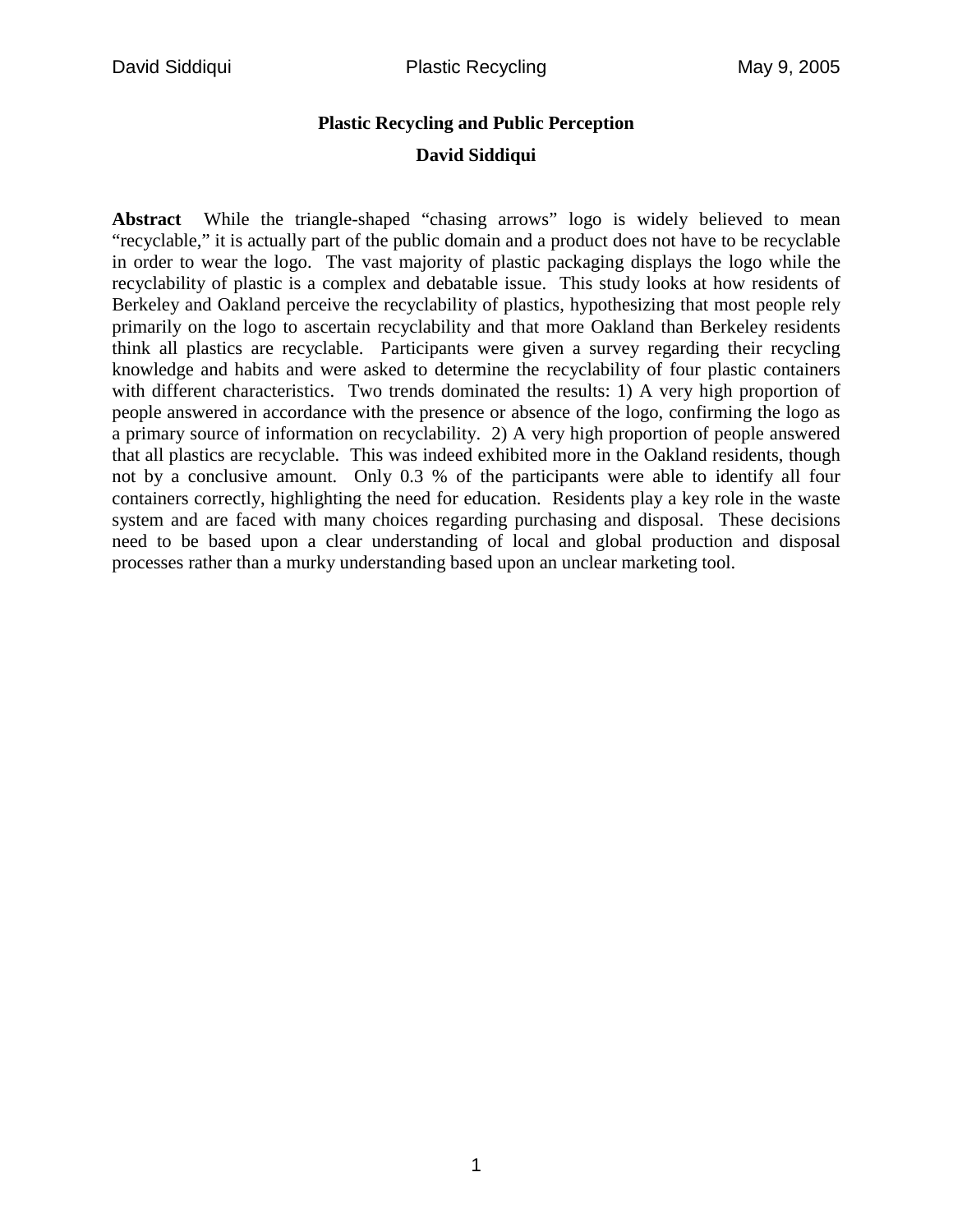## **Introduction**

The "chasing arrows" logo, shaped like a triangular Mobius loop, has become a universal symbol for recycling. It was created in 1970 by University of Southern California student Gary Anderson for a design contest held by the Container Corporation of America (CCA), a large producer of recycled paperboard. At the time, there was a burgeoning awareness of environmental issues and the Chicago-based company offered free tuition to a college of choice for whatever student could best graphically represent the recycling process. CCA promoted the use of the logo before attempting to trademark it and then met trouble in the application process due to its popularity. The logo fell into the public domain and its usage increased at an even faster rate (Jones 1999). The Society of the Plastics Industry (SPI) instituted a voluntary labeling system in 1988 that consists of a code number placed inside the symbol to specify the primary resin used in the product (SPI 1988). Seeing the value in differentiating the types of plastics, 39 states have required the use of the SPI codes on rigid plastic containers distributed in the state, solidifying the logo's presence even further (Wigotsky 1995). Other countries followed suit and started using the logo or developing their own iterations, and now many people across the globe associate the logo with recycling while the products on which they appear actually do not have to be recyclable.

There are a number of issues that contribute to the complexity of plastic recycling. The most basic of these is the definition of recycling. For example, in its Guides for the Use of Environmental Marketing Claims, the Federal Trade Commission (FTC) asserts that recycling includes the reuse, reconditioning, and remanufacturing of products or parts in another product. This rather broad definition includes both primary and secondary recycling. Primary recycling refers to a process in which a used product is converted into a product similar to the original product. Secondary recycling refers to a process in which a used product is converted into a product with less demanding physical and chemical characteristics than the original product. Primary recycling is generally more desirable because it reduces the need for virgin material and eliminates the need to create new market niches for secondary products (Hegberg *et al.* 1992). Plastics are most easily applied in the secondary recycling market, yielding products like plastic lumber, farm animal pens, boat docks and traffic barriers (Mustafa 1993). Some people may not include secondary recycling in their conception of recycling, so it is important to be clear and specific about definitions to avoid confusion.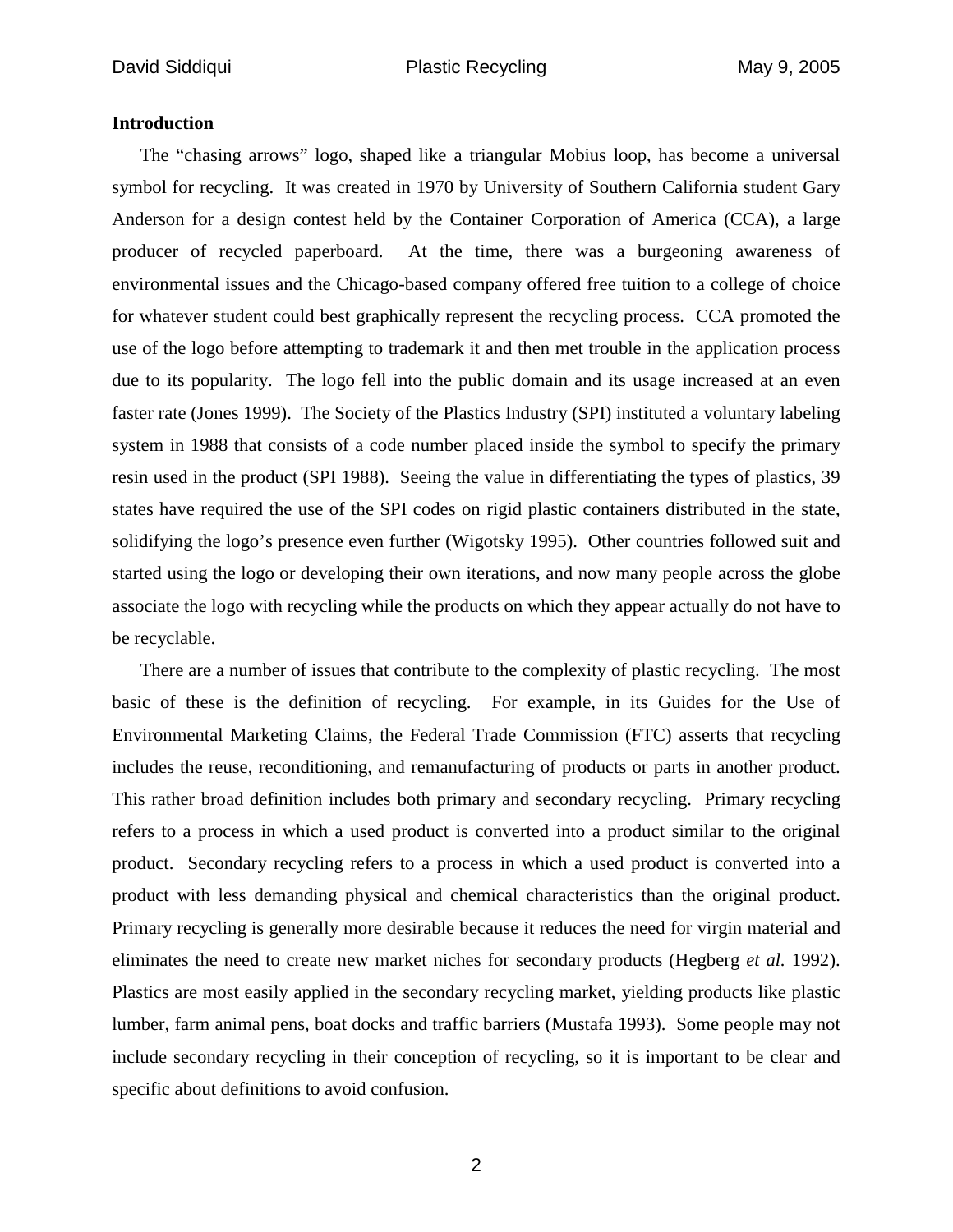Plastic recycling is subject to other complications. There are many different types of plastics. The most common plastics can be grouped into two main categories and have varying characteristics with regard to recyclability. Thermoplastics, the most widely used type of plastics, include polyethylene (PE), polyethylene terephthalate (PET or PETE), low-density polyethylene (LDPE), high-density polyethylene (HDPE), polyvinyl chloride (PVC), polypropylene (PP), polystyrene (PS), polycarbonates (PC), and polyamide (PA). The heating and cooling processes are reversible because they do not change the chemical characteristics, making thermoplastics generally suitable for recycling. The molecular chain does progressively degrade, however, so the potential for recycling is finite. Thermosetting plastics such as polyurethane (PUR), polyesters, and epoxy resins are not as suitable for recycling as thermoplastics because their chemical features change when heated (Smits 1996).

The types of plastic acceptable for recycling depend on location. The FTC recommends that if recycling facilities are not available to a substantial majority of consumers or communities for a particular container, recyclability claims "should be qualified to disclose the limited availability of recycling programs for the container." However a logo embedded on the bottom of a container is considered inconspicuous and does not constitute a recyclability claim according to the FTC. Regardless, these guidelines are not legislative rules and are not enforceable by law (FTC).

The viability of markets for recycled plastic depends on location and the type of plastic. The markets for recycled plastic are generally small because they are relatively new and they are at a disadvantage because governments provide hidden subsidies to the producers of virgin materials in the form of tax breaks or free services. These subsidies affect the supply curve of virgin output, increasing the amount of virgin output and lowering the price of virgin materials. This lower price "lowers the price paid for the closely substitutable recyclable materials and discourages their collection and recycling" (Porter 2002).

There are markets for mixed plastic waste, however a resin stream must be homogeneous if it is to be recycled into products in competition with products produced from virgin resins (EPA *et al.* 1991). Separation by resin type is typically necessary to ensure a feedstock of suitable quality and also to avoid problems related to contamination. For example, if PVC is melted with PET, hydrochloric acid can form and corrode the metal parts of the extrusion machines (ECE 1992). Since the postconsumer plastic collected from households is usually heterogeneous and

3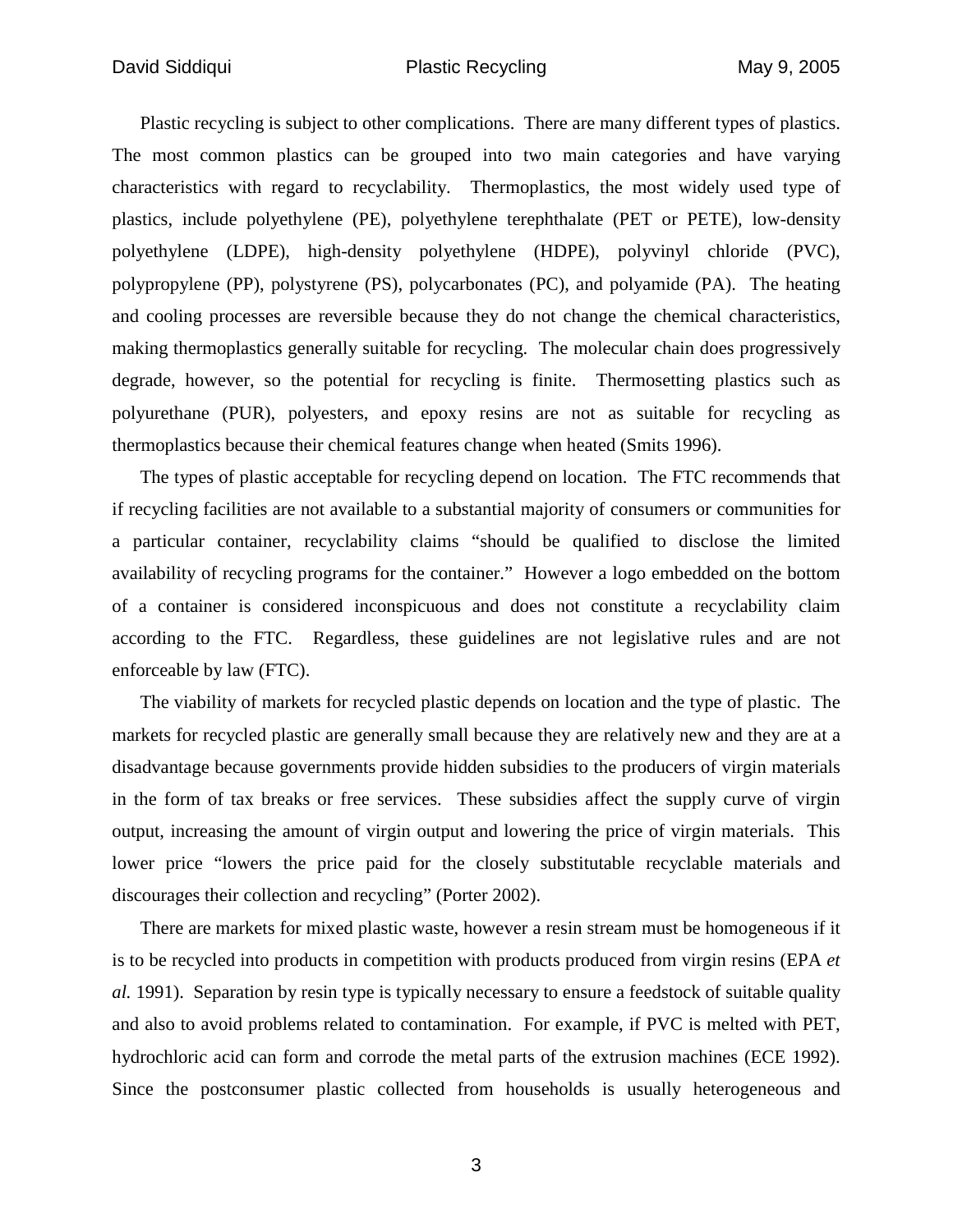contaminated, sorting poses a costly problem to collection agencies. Also, plastics are often mixed with additives like pigments, fillers, plasticizers, fire decelerators, antioxidants, and antistatica. These additives improve technical performance or marketability but complicate prospects for recovery (Smits 1996).

Despite these complications, the industry has put a great amount of energy into creating a positive image for plastic. Much of this has been in the form of websites and television advertisements that brag, "plastics make it possible" and ask consumers to "take another look at plastics" (Environmental Defense Fund 1994). Efforts made in 3 states to modify the use of the chasing arrows logo were defeated through the lobbying efforts of the American Plastics Council (APC) and industry allies (Ecology Center 1996). More recently, APC has undertaken a campaign to support and promote "all plastic bottle collection." They developed a website to encourage recycling coordinators to adopt programs that accept all plastic bottles, reasoning that "since 95 percent of all plastic bottles produced are PET and HDPE, it is reasonable to assume that the more bottles you collect overall, the larger the percentage collected will be PET and HDPE" (APC). While this may indeed cause the public to recycle more plastic bottles, it does little to help the public understand plastic bottle recycling.

Previous research has shown a crucial link between behavior-specific knowledge and environmental behavior. Sia *et al.* (1985) studied environmental behavior in Illinois. They found that knowledge of specific environmental behaviors was a significant predictor of their behavioral index, though to a lesser extent than perceived skill and environmental sensitivity. In another Illinois study, Vining and Ebreo (1990) observed some important traits relevant to the relationship between knowledge and recycling behavior. Of the recyclers and nonrecyclers they studied, they found that recyclers were better informed, knew more about local recycling programs, and gave more accurate information about the recyclability of certain materials. A study conducted in 1994 by the Saint Paul Neighborhood Energy Consortium (NEC) found that 70 % of the 804 people surveyed believed the chasing arrows logo means "recyclable" and many believed it means the product is made from recycled material (Saint Paul Neighborhood Energy Consortium 1994). In a study on household waste in Exeter, UK, Barr (2002) found that knowledge of recyclables was better for "classic" recyclables like glass, aluminum cans, and newspaper than for "marginal" recyclables like plastic bottles. Interestingly, he also found that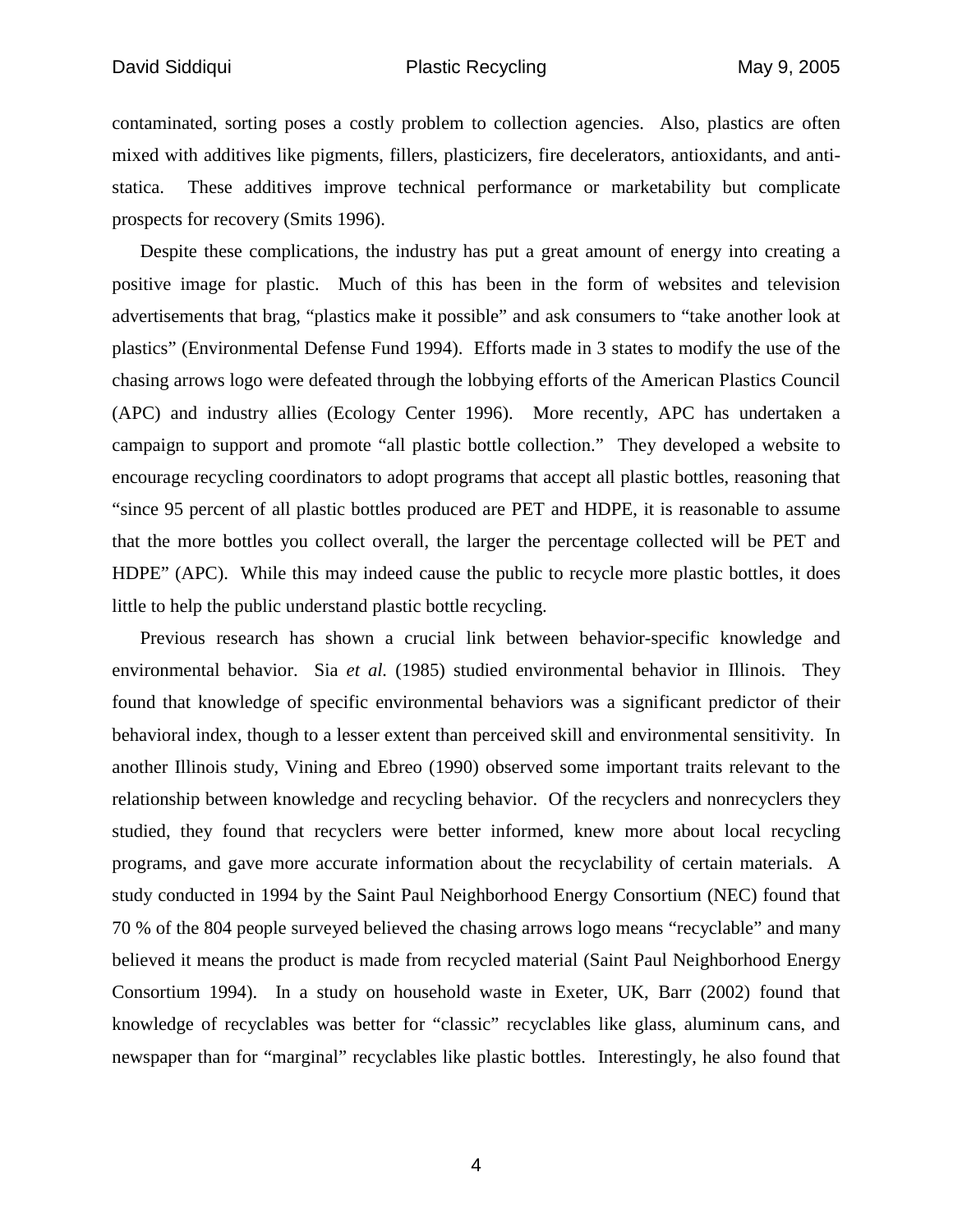75 % of residents with curbside recycling thought other plastics beside plastic bottles could be placed in the bin when actually only plastic bottles are permitted.

As the importance of knowledge about recycling to recycling behavior has been demonstrated, this study further investigates public knowledge of plastic recycling, with special attention given to the chasing arrows logo. Oakland and Berkeley, California, provide an interesting testing ground for this research. Oakland has adopted the "All Plastic Bottles" approach recommended by APC and residents are told to recycle all narrow-necked plastic bottles, regardless of SPI code number. It recently distributed new bins for curbside recycling and made efforts to inform residents of the recycling guidelines. These efforts include instructions that came with the bins, guidelines on the Internet, and advertisements on city buses. Instead of the "All Plastic Bottles" approach, Berkeley specifies that to fit the collection guidelines, plastics must be narrow-necked bottles or jugs and must be either #1 (PET) or #2 (HDPE) plastics. The Ecology Center, the organization contracted by the City of Berkeley to conduct curbside recycling, has made efforts to inform residents of the recycling guidelines. These efforts include instructions that came with the bins and guidelines on the Internet. The Ecology Center has also done work to educate the general public about plastic recycling via free literature at their store and the "Recycled Content" newsletter, available online. This study explores the hypothesis that most people will think all plastics are recyclable and that this trend will be more pronounced in Oakland than in Berkeley due to Oakland's "All Plastic Bottles" approach. Of those who do not think all plastics are recyclable, I predict that more people will identify the bottles as not recyclable based on the absence of the logo rather than actual nonrecyclability.

Studying two cities allows the differences between recycling programs to be considered. Also, Berkeley is a community whose population is generally thought of as particularly environmentally conscious. For example, it was one of the first cities in the United States to initiate curbside recycling and one of the first cities to ban polystyrene (Ecology Center). In June 2000, Berkeley City Council passed a resolution, "Adopting a Comprehensive and Unified Plastics Policy," recognizing plastics as a "growing and problematic part of the waste stream" (Grassroots Recycling Network). Significant misperceptions here suggest the phenomenon may even be more widespread in other parts of the country. The confusion surrounding plastic recycling has been detrimental to society but beneficial to the plastic industry. It has made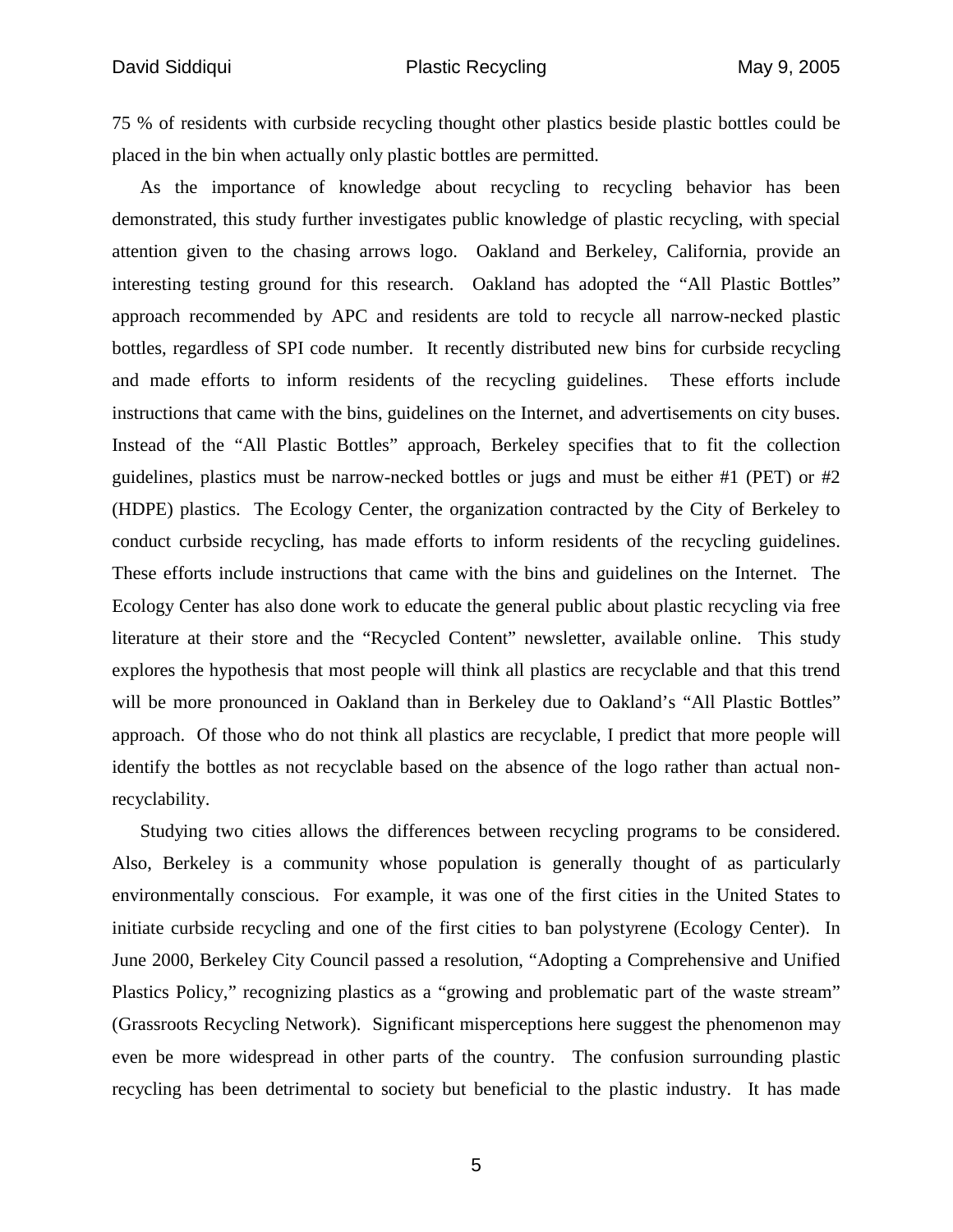plastics more attractive, yet has simultaneously made source reduction less likely, sorting more difficult, and education more necessary. This study could place some of the accountability for this confusion on plastic manufacturers and suggest good ways to provide people with the education necessary to overcome it.

#### **Methods**

To represent as wide a segment of the population as possible and keep selection bias to a minimum, I conducted surveys in front of grocery stores during morning, afternoon and evening hours of both weekdays and weekends. I chose grocery stores because many plastic products are sold there and most people visit grocery stores at least occasionally. The stores included 3 Safeways, 2 Andronico's, Berkeley Bowl, Piedmont Grocery, and Albertson's. The stores covered a good range of Berkeley and Oakland. By surveying in front of different types of stores in different neighborhoods, I sought to reach people in various economic conditions. By surveying during different days of the week and times of the day, I sought to reach people who work during different days and times. I only surveyed people on their way out of the store and I invited everyone within earshot and eye contact to take the survey.

The survey itself was completely anonymous (see Appendix A). I asked the subjects questions and wrote down their responses. At the onset, I asked, "Do you live in Berkeley or Oakland? Which one?" If they did not live in either city, I told them, "Thanks anyway." Then I recorded their age and gender. Asking the subjects outright about their knowledge of the meaning of the logo could, in itself, spark doubt and skew the results. Therefore, the survey began with something of a recyclability quiz. Since there are different ways to interpret the term "recyclability," I provided a clear definition of recyclable as "something that can be turned into the same type of product if you put it in your curbside recycle bin at home," referring to primary recycling. Then I handed the respondents four containers one by one and asked them to say if the container is recyclable or not recyclable. The first container was a #7 (OTHER) ketchup container. It was neither recyclable in Berkeley nor Oakland. It did not display the chasing arrows logo. The second container was a #5 (PP) salsa tub. It was also not recyclable in either city, but it displayed the chasing arrows logo. The third container was a #2 (HDPE) sunscreen bottle. It was recyclable in both cities, but did not display the logo. The fourth container was a #1 (PET) water bottle. It was recyclable in both cities and displayed the logo. If the participant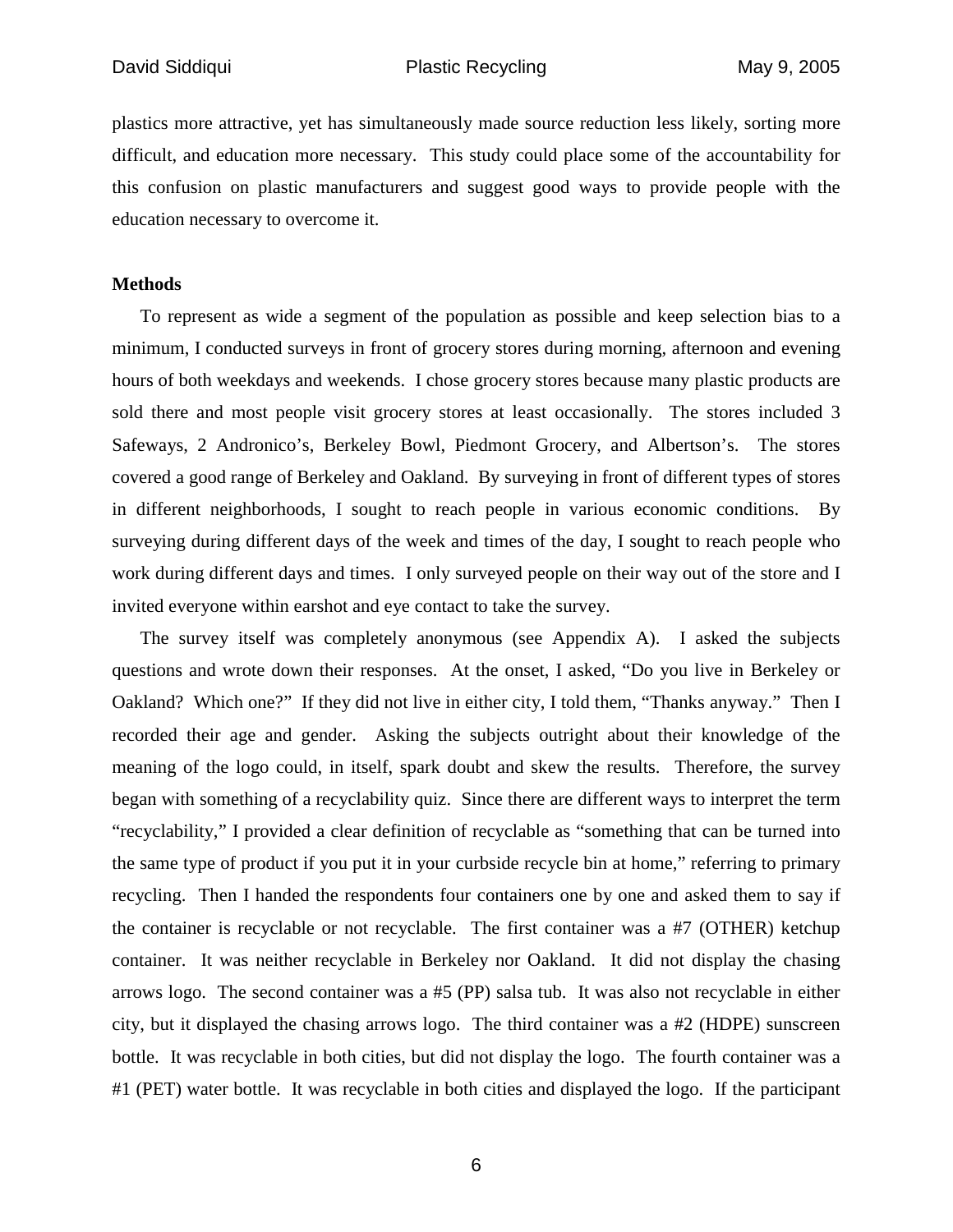asked any questions or tried to get a hint, they were denied any further information and asked to simply choose an answer to the best of their ability.

To get at the role of environmental values in purchasing decisions, I asked the respondent to rate, on a scale of 1 (Never) to 10 (Always), how often they consider the environmental implications of a product's packaging when making a purchasing decision. Then I asked if the respondent knew that the chasing arrows logo does not guarantee recyclability. If they knew this, I asked where they learned about it in order to get an idea of effective education outreach methods. I informed the respondents about the logo and answered any of their short questions. I concluded by giving them the top portion of the survey, which contained information on how to contact me with further questions and how to find more information about recycling in the San Francisco Bay Area. Although I did spend time answering questions and talking to people, it was helpful to give them information to take home so I could proceed with more surveys.

#### **Results**

A total of 308 surveys were administered. Looking at the responses for each container individually, 49 % thought the ketchup container (not recyclable, no logo) was recyclable and 51 % thought it was not recyclable. 72 % thought the salsa tub (not recyclable, logo) was recyclable and 28 % thought it was not recyclable. 35 % thought the sunscreen bottle (recyclable, no logo) was recyclable and 65 % thought it was not recyclable. 94 % thought the water bottle (recyclable, logo) was recyclable and 6 % thought it was not recyclable.

More important than the responses for the individual containers, however, are the trends for all four containers. I used chi-square analysis to interpret the data. With four containers and two possible responses for each container, there are a total of 16 possible outcomes. This is like drawing with replacement from a box whose contents are the 16 possible outcomes. Let's assume the respondents don't know if each container is recyclable or not. This is a reasonable assumption given the complexity of plastic recycling. If respondents have no source of information to tell them about the recyclability of the products, they have a 50 % chance of getting each one right and the 16 possible outcomes each have an equal probability of getting chosen. The expected frequency of each response is based on this probability and is  $(1/16)$  x 308 = 19.25. The null hypothesis says the difference between the observed frequency and the expected frequency is due to chance. A large chi-square value points to definite influences on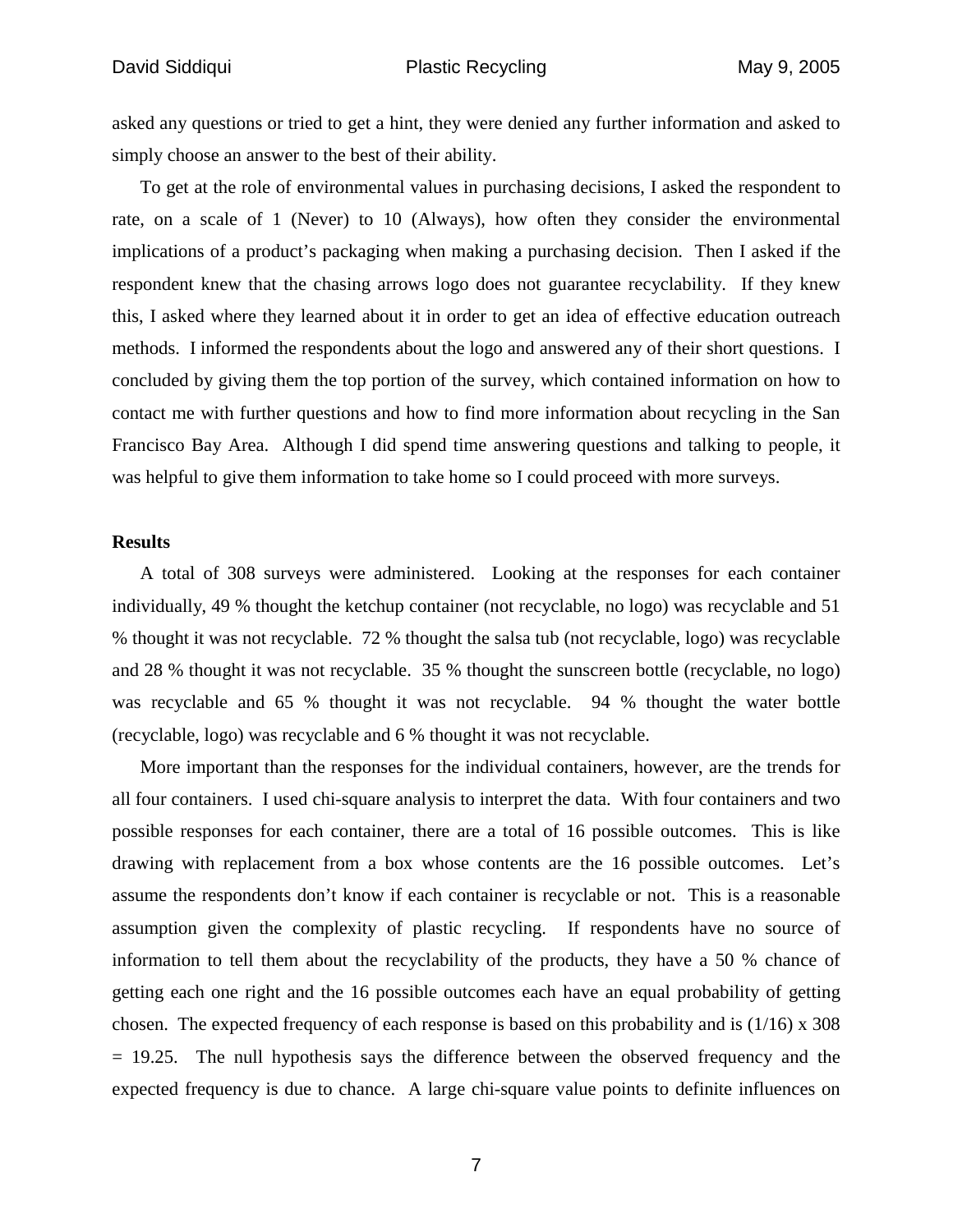peoples' perceptions of recyclability and the outcomes with the largest deviations from the expected value point to the biggest influences on these perceptions.

Table 1 shows the results of each possible outcome. "N" refers to a response of "Not Recyclable" and "Y" refers to a response of "Recyclable" in the order presented in the survey.

| Response    | <b>Expected Frequency</b> | <b>Observed Frequency</b> |
|-------------|---------------------------|---------------------------|
| <b>NNNN</b> | 19.25                     | 12                        |
| <b>NNNY</b> | 19.25                     | 44                        |
| <b>NNYN</b> | 19.25                     | $\mathbf{1}$              |
| <b>NYNN</b> | 19.25                     | $\overline{4}$            |
| <b>YNNN</b> | 19.25                     | $\overline{0}$            |
| <b>NNYY</b> | 19.25                     | $\mathbf{1}$              |
| <b>NYYN</b> | 19.25                     | $\mathbf{1}$              |
| <b>YYNN</b> | 19.25                     | $\overline{2}$            |
| <b>NYNY</b> | 19.25                     | 87                        |
| <b>YNYN</b> | 19.25                     | $\mathbf{1}$              |
| <b>YNNY</b> | 19.25                     | 12                        |
| <b>NYYY</b> | 19.25                     | 8                         |
| <b>YNYY</b> | 19.25                     | 15                        |
| <b>YYNY</b> | 19.25                     | 41                        |
| <b>YYYN</b> | 19.25                     | $\boldsymbol{0}$          |
| YYYY        | 19.25                     | 79                        |

Table 1.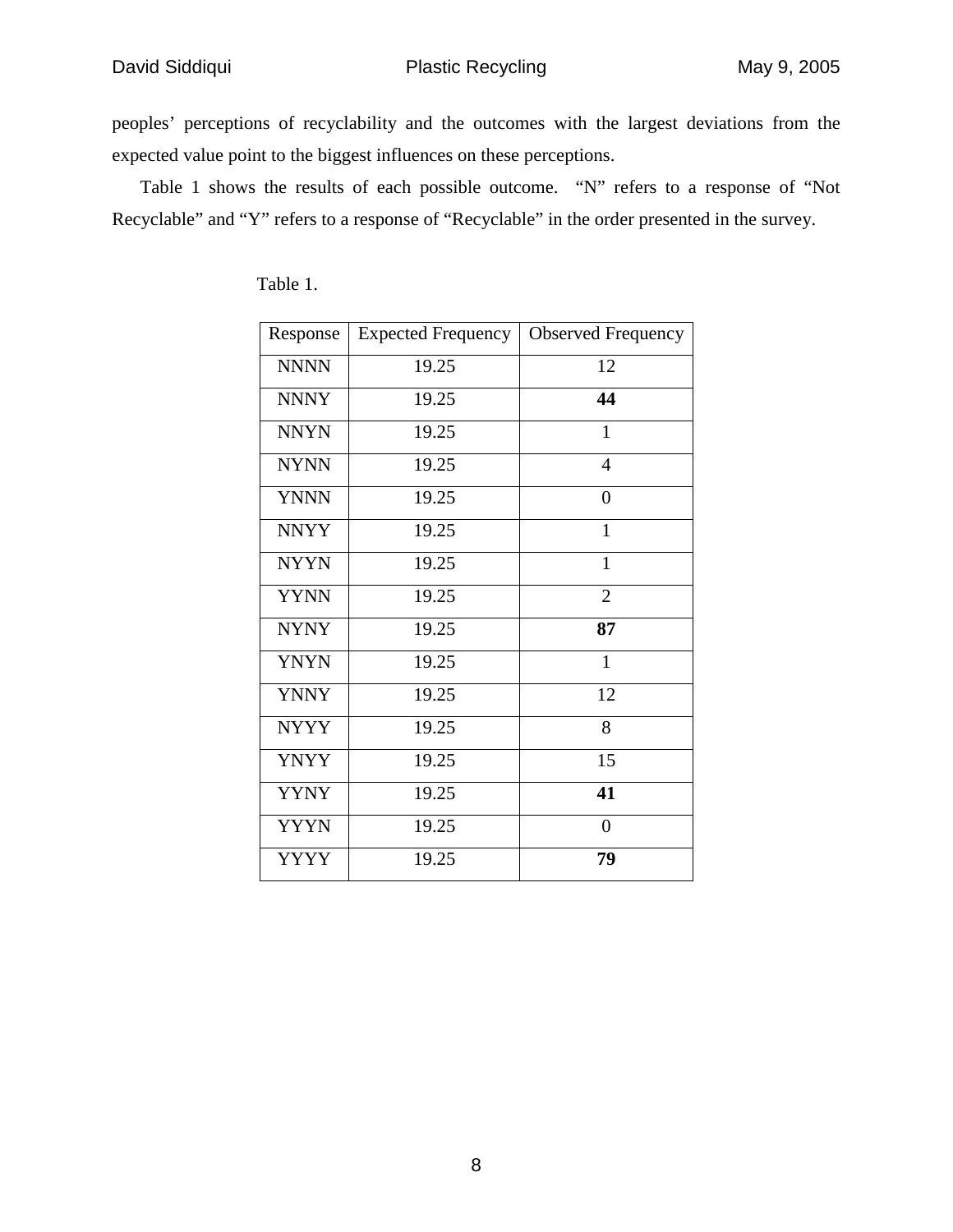The chi-square statistic for this data is 332. The p-value is  $< 0.0001$ , meaning there is less than a 0.01 % chance of obtaining values equal to or more extreme than the ones obtained if the differences between the observed and expected frequencies are due to chance.

The last row in Table 1 refers to respondents who thought all plastics were recyclable (25.6 % of all respondents).  $(41/144) = 28.4$  % of Oakland residents held this belief.  $(38/164) = 23.1$ % of Berkeley residents held this belief. To determine if this difference was statistically significant, I performed another chi-square test, using the proportion of total responses for this category as a basis for expected value. The chi-square statistic for this data is 0.86 and the pvalue is 0.35.

28.2 % of all respondents chose an answer corresponding to the presence or absence of the logo on all of the containers.

The average for the "scale of 1 to 10" question was 6.2.

67 % of all respondents thought the logo guarantees recyclability.

0.3 % of all respondents were able to identify all four containers correctly.

## **Discussion**

The results of the chi-square test on the 16 possible outcomes of the recycling quiz give an extremely high chi-square statistic and an extremely low p-value. This is extraordinarily strong evidence that the differences are not due to chance and that something is causing the population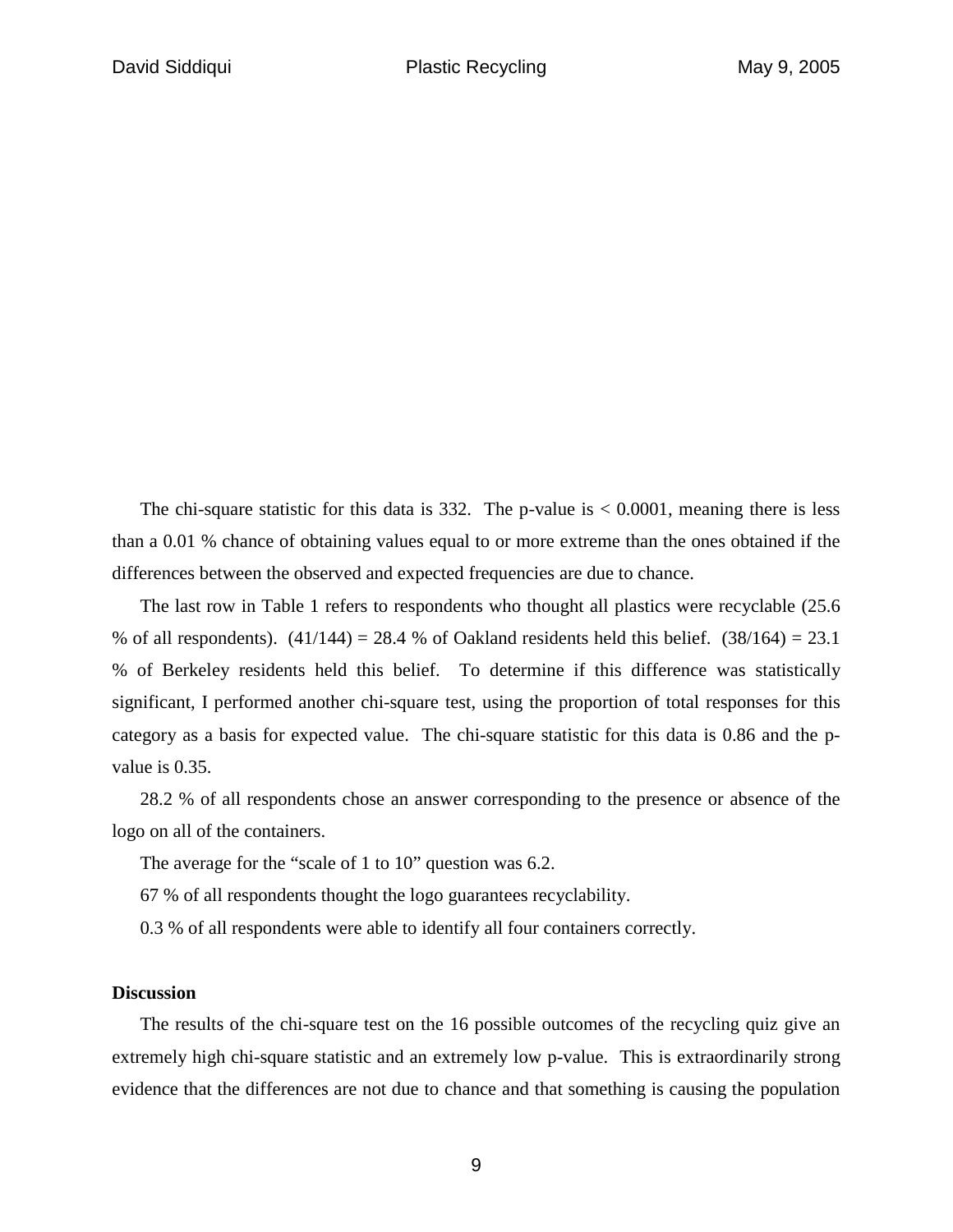to respond in a certain way. The bold numbers in Table 1 give some insight. The highest observed frequency is 87 and corresponds to the responses NYNY. These correspond to the containers with no logo, logo, no logo, logo. This is very strong evidence that people rely heavily on the chasing arrows logo to give them information on recyclability, confirming part of my hypothesis. It follows that if people are using this logo as knowledge to guide their behavior, the logo should be accurate. The FTC should update its Guides for the Use of Environmental Marketing Claims to reflect that the chasing arrows symbol, even if located on the bottom of a container, constitutes a recyclability claim. Policy measures to disallow the use of the logo unless recyclability in most areas can be proven or to require a qualifying statement about the location-dependence of recyclability would help give consumers a clearer sense of what the symbol really means.

The next highest observed frequency is 79 and corresponds to the responses YYYY. This is very strong evidence that people think all plastics are recyclable, confirming another part of my hypothesis. While this was exhibited to a greater extent in Oakland residents than in Berkeley residents, the difference was not statistically significant and thus does not confirm my hypothesis. However, I feel the difference would become more significant with a higher sample size. Regardless of the difference between the two cities, this response reveals that the perception of all plastics as recyclable is widespread. These results are similar to the findings of the Exeter study. This misperception could be due to a number of things, many which lead to actions taken by plastic manufacturers and the plastic industry as a whole. I think the most important reasons for the misperception are the widespread use of the logo on plastic containers, advertising to make plastics seem environmentally friendly, and the push for collection agencies to collect all plastic bottles. In the context of all the complexities of plastic recycling, the notion that all plastics are recyclable is a gross oversimplification.

This research touches upon some serious problems facing society with regard to our waste. The plastic industry needs to take accountability for causing at least some of the confusion about plastic recycling. By being clear and honest about the recyclability of its products and by creating markets for recycled plastic, the plastic industry has a great deal of power to effect some positive change. Balancing the playing field for virgin and recycled outputs, by removing subsidies for virgin outputs and taxing their external costs, would do a great deal of good for the recycling industry and for society as a whole. And education of the public via school, the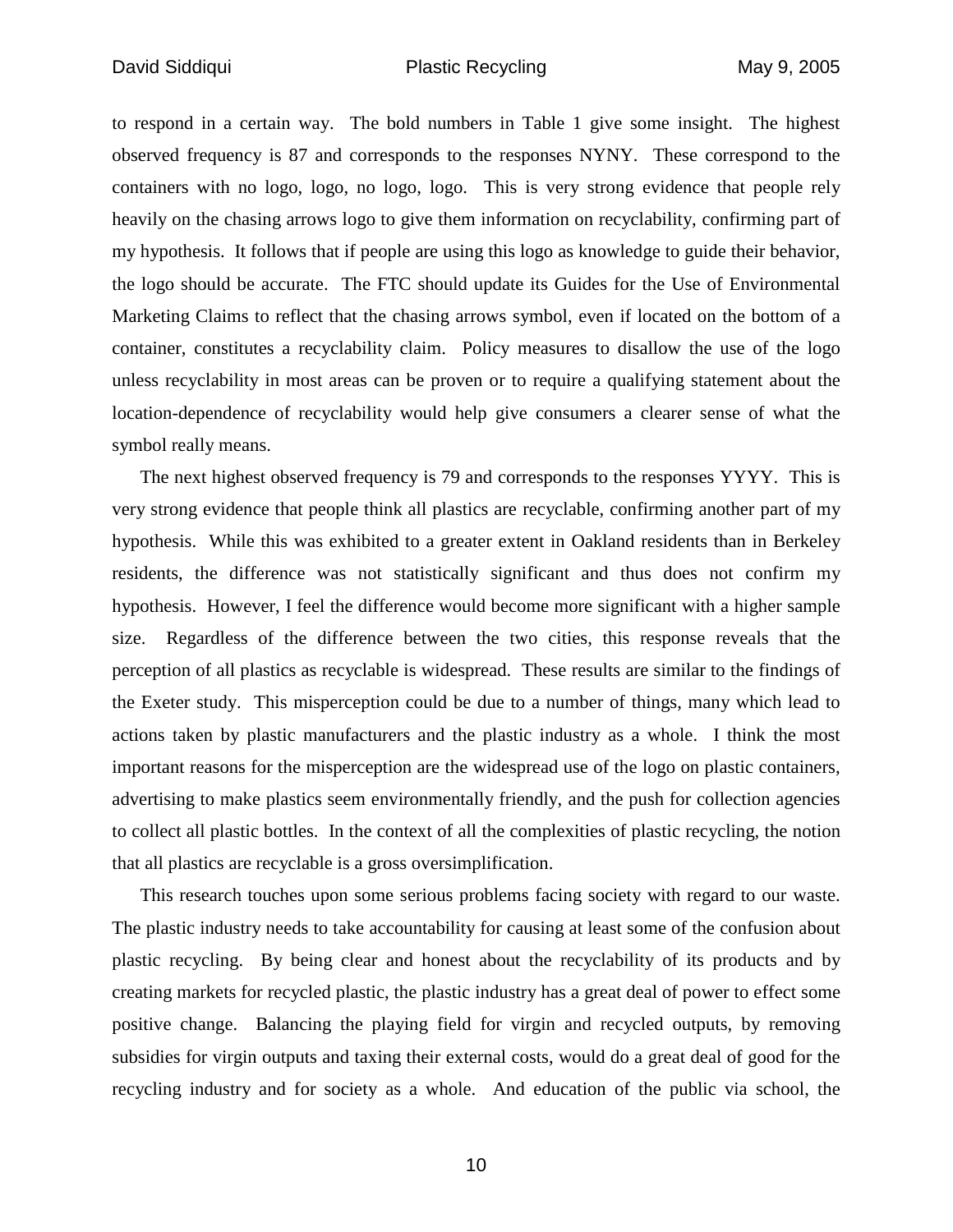internet, news articles, advertisements, leaflets, collection guidelines, word of mouth, or any other means must be used to change knowledge and attitudes before we can expect any changes in behavior. Technical, economic, and policy measures can all be used to move our current situation in a positive direction, but enough emphasis cannot be given to the importance of a higher level of understanding and awareness among the public of the complexities of the modern waste stream.

## **Acknowledgements**

Thanks to Dave Williamson of the Ecology Center for his guidance and technical support. Thanks also to Lisa Bauer of Campus Recycling and Refuse Services for training me well over the last four years. These two have shown support for my interest in the environment and have enriched my knowledge of waste management with invaluable first-hand experience. Special thanks to Jon Anderson, Nik Green, Dave Schumaker and Rona Siddiqui for graciously devoting their valuable time to helping me conduct surveys. And sincere gratitude to Cristina Castanha, Mike Dwyer, John Latto and Arielle Levine for their friendly guidance throughout the life of this project.

### **References**

- APC. American Plastics Council. "Why Collect 'All Plastic Bottles?'" <http://www.allplasticbottles.org/collect.asp>. Accessed May 8, 2005.
- Barr, Stewart. 2002. Household Waste in Social Perspective: Values, attitudes, situation and behaviour. Ashgate Publishing Limited. Hampshire, England.
- ECE. Economic Commission for Europe. 1992. Management of Plastic Wastes in the ECE Region. United Nations. New York.
- Ecology Center. "History of the Ecology Center" < [http://www.ecologycenter.org/history.html>](http://www.ecologycenter.org/history.html). Accessed May 8, 2005.

Ecology Center. 1996. "Report of the Berkeley Plastics Task Force"

Environmental Defense Fund. 1994. "Yet Another Look at Plastics Recycling"

EPA, Curlee, T. Randall and Das, Sujit. 1991. Plastic Wastes: Management, Control, Recycling, and Disposal. Noyes Data Corporation. Park Ridge, New Jersey.